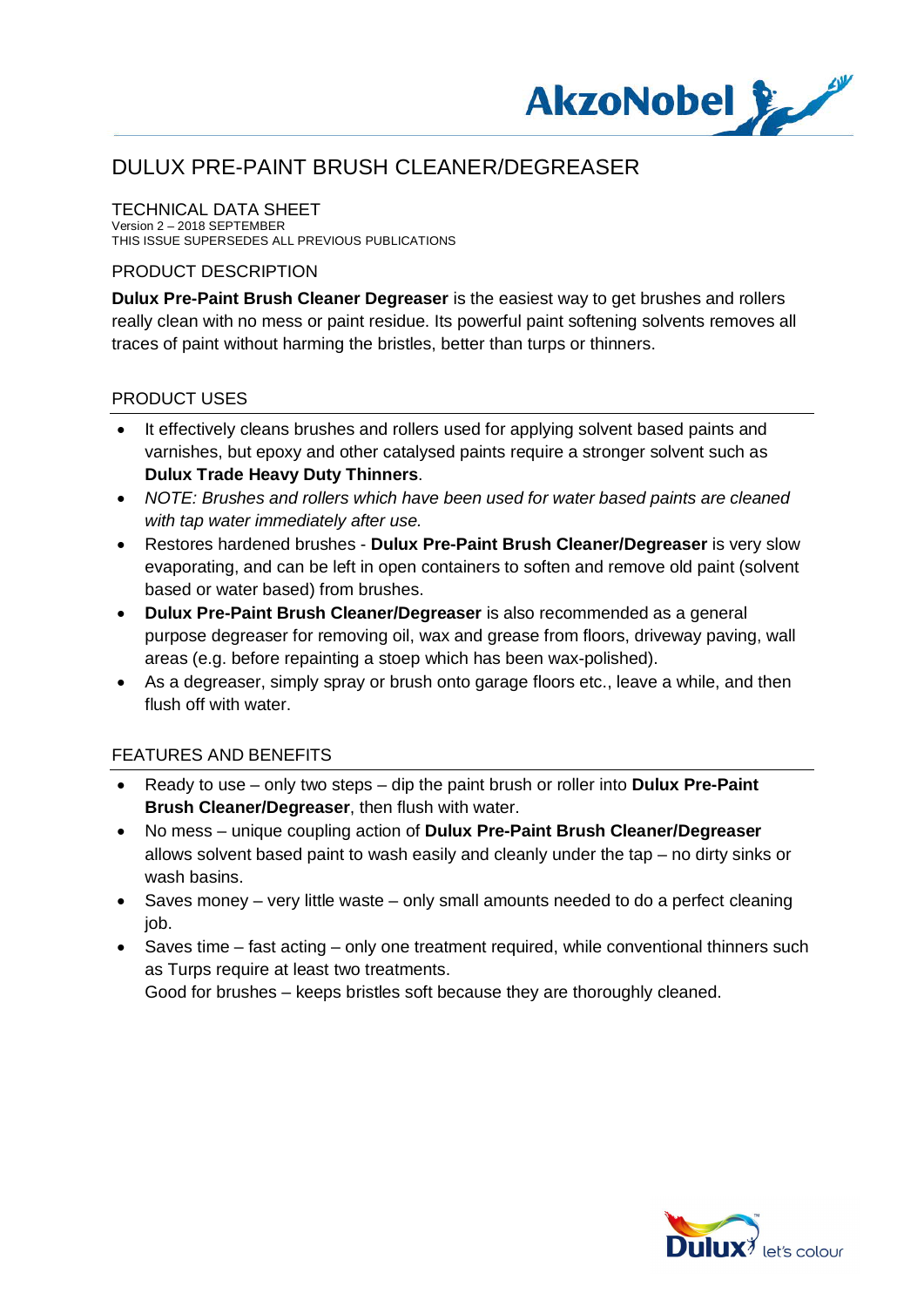

## DULUX PRE-PAINT BRUSH CLEANER/DEGREASER

## PRODUCT INFORMATION

| Appearance               | <b>Clear Liquid</b>                                                |
|--------------------------|--------------------------------------------------------------------|
| <b>Binder Type</b>       | A blend of detergents, wetting agents and high boiling<br>solvents |
| Density at 23°C          | Approx. 0.90                                                       |
| <b>Solids Content</b>    | By weight: Approx. 17%                                             |
|                          | By volume: Approx. 15%                                             |
| <b>Water Miscibility</b> | Yes                                                                |
| <b>Flash Point</b>       | $42^{\circ}$ C                                                     |

#### APPLICATION INFORMATION

#### **Before you start**

- · Ensure workplace is well ventilated, use outdoors where possible.
- · Protect furniture, floor coverings, painted surface and all plastic materials from splashes and spillages. Test on an insignificant area to avoid damage to sensitive finishes or substrates.
- · Ensure accidental splashes are cleared up immediately.
- · Ensure the product is cool before opening. Hold can away from face when removing the cap.

#### **How to use as a Brush Cleaner**

- · Remove as much paint as possible from the brush or roller by mechanical or other means (scrape off, or use old newspaper, etc.).
- · For brushes: Pour a small amount of **Dulux Pre-Paint Brush Cleaner/Degreaser** into a metal container. Work the bristles well into cleaner. Rinse under running water, working the bristles between fingers until clean.
- · For rollers: First clean out the paint tray, and then pour in a small amount of **Dulux Pre-Paint Brush Cleaner/Degreaser**. Work the roller into liquid, then squeeze out excess, and rinse under running water until clean.
- · Hardened brushes or rollers should be soaked in **Dulux Pre-Paint Brush Cleaner/Degreaser** for 1 day or even longer. When softened, remove paint particles by wire brushing, and rinse under running water until clear.

#### **How to use as a General Purpose Degreaser**

- · Garage floors and Stoeps: Brush onto contaminated areas work the solution well on the substrate and allow to react for 15 minutes before hose down with running water while scrubbing with a hard bristle brush or broom. Severe or old contamination (e.g. old wax polish) may need scrubbing or prolonged soaking before flushing. Test on an insignificant area to avoid damage to sensitive finishes.
- · Walls, Cupboards, Furniture and Windows: Moisten cloth with cleaner, wipe the surface thoroughly and then rinse off with water. Test on an insignificant area to avoid damage to sensitive finishes.